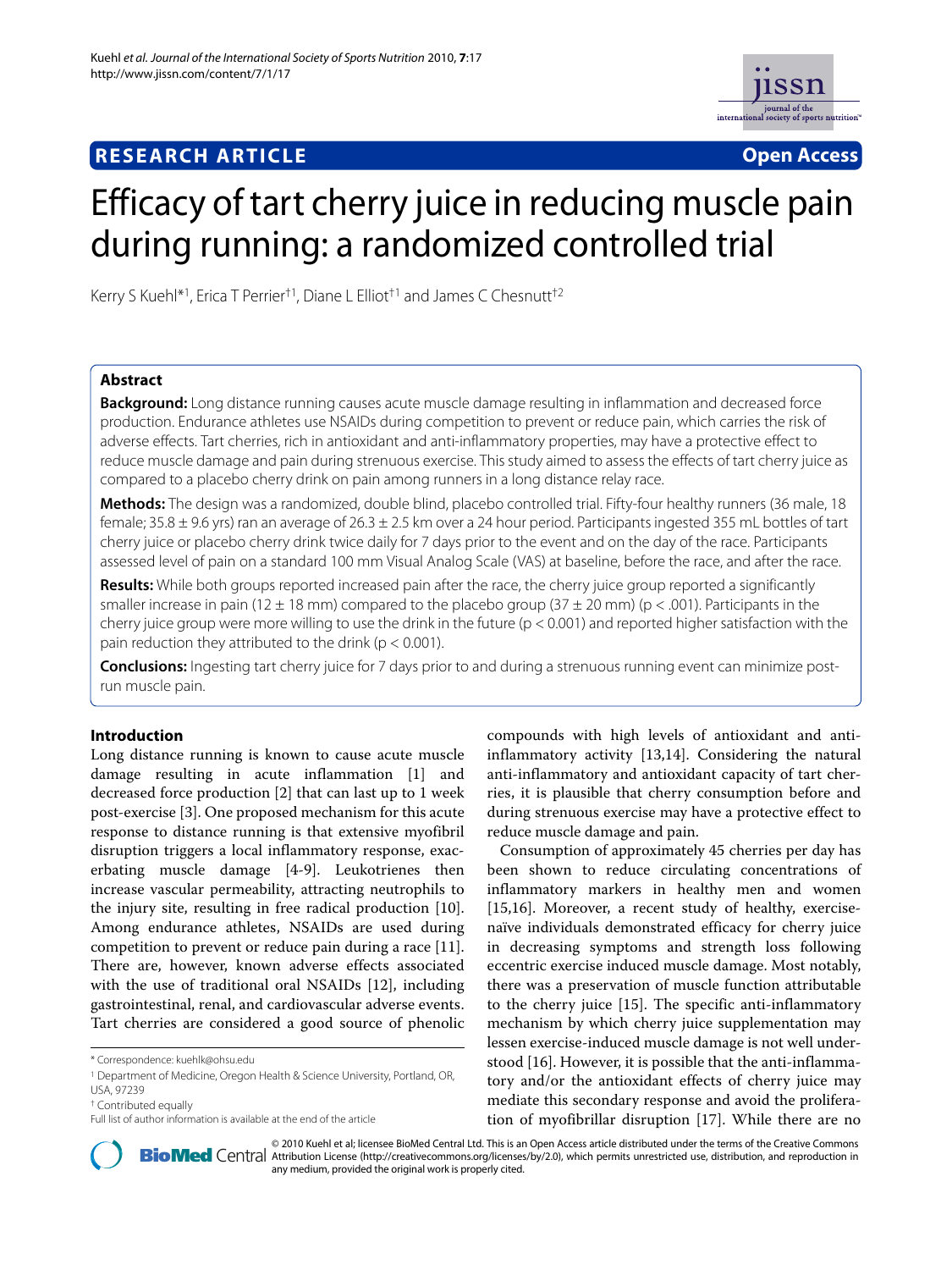studies directly measuring neutrophil and monocyte activation after exercise, this mechanism may represent a potential explanation for the reduction in inflammation and strength losses associated with tart cherry consumption.

The Oregon Hood to Coast relay race presented a unique opportunity to examine the effects of tart cherry juice supplementation on acute muscle damage caused by repeated bouts of running. Covering 315 km from Mt. Hood to the Oregon coast, the race involves relay teams of 12 runners who complete 3 race segments each (individual total running distance: 22.5 to 31.4 km). Crossing two mountain ranges, the hilly course provides ample opportunity for eccentric muscle damage, with individual running segments descending up to 609 m or ascending up to 200 m. The purpose of this study was to assess the effects of tart cherry juice, compared to a placebo cherry drink, on muscle pain among Hood to Coast runners.

#### **Methods**

#### **Subjects**

Fifty-four healthy runners participating in the Hood to Coast relay (36 male, 18 female;  $35.8 \pm 9.6$  yrs) volunteered to participate. The study was approved by the university's Institutional Review Board and by the Hood to Coast race director, and all participants gave written, informed consent. Inclusion criteria included an ability and willingness to abstain from anti-inflammatory or pain-relieving drugs, and willingness to refrain from seeking any other treatment for symptoms of muscle damage until the completion of the study. Exclusion criteria included recent use of other pain management methods (including acupuncture, transcutaneous electrical nerve stimulation, topical medications/anesthetics, muscle relaxants, injections, or systemic steroids). Women capable of becoming pregnant completed a pregnancy test to rule out pregnancy prior to participation.

### **Beverage Preparation**

### **Cherry Juice**

The cherry juice was prepared by mixing freshly prepared tart cherry juice with commercially available apple juice in a proprietary ratio (Cherrish Inc., Seattle, WA, USA). Frozen tart cultivar Montmorency cherries were used to prepare the cherry juice following standard procedures that simulate industrial processing. The blended juice was pasteurized by heating it to 85°C, hot packed into 10.5 oz plastic bottles with a three minute hold time to achieve commercial sterility, and then forced cooled in a water bath. One 10.5 oz bottle of the juice provided at least 600 mg phenolic compounds, expressed as gallic acid equivalents by the method of Singleton and Rossi [[18\]](#page-5-5), and at least 40 mg anthocyanins, calculated as cyanidin-3-glucoside equivalents by the pH differential method described by Giusti and Wrolstad [[19](#page-5-6)]. Each bottle contained the equivalent of 45-50 cherries.

## **Placebo**

The placebo was prepared by mixing unsweetened fruit punch soft drink mix (Kraft Corporation, Ryebrook, New York, USA; ingredients listed: citric acid, salt, calcium phosphate, red 40, artificial flavor, ascorbic acid, blue 1) with water in the proportion recommended by the manufacturer (about 2 g/l). Sugar was added to match the concentration of soluble solids in the cherry juice blend to a final concentration of 13 Brix (total percentage soluble solids by weight). The flavored beverage was then pasteurized and bottled following the procedure used for the juice.

#### **Experimental Design**

The design was a randomized, placebo-controlled, double-blind trial among 54 runners participating in the Hood to Coast relay race (Figure [1\)](#page-2-0). Each participant completed 3 running segments during the race, with individual segment distances ranging from 5.6 to 12.4 km and an average total running distance of  $26.3 \pm 2.5$  km. Participants running on the same relay team were assigned to the same drink condition ( $n = 28$  cherry;  $n = 26$  placebo) in order to avoid participants inadvertently switching drinks during the study. Participants completed 3 data collection sessions: Day 1 - Baseline (7 days prior to race), Day 7 - Race Start, and Day 8 - Race End. At Baseline, participants were given 16-355 mL bottles of the drink (cherry juice or placebo) with instructions to consume two bottles daily prior to the race (14 bottles over 7 days), and two bottles during the race (total consumption: 16 bottles). Baseline data collection also included a health screening by a physician blinded to the participant's drink condition. Participants assessed their pain intensity during each visit on a standard 100 mm Visual Analog Scale (VAS), with 0 mm indicating 'no pain', and 100 mm indicating 'most severe pain'. The VAS has excellent reliability for acute pain [[20\]](#page-5-7) as well as well-defined thresholds for meaningful change in pain intensity [\[21\]](#page-5-8). After finishing the race (Day 8), participants completed the VAS pain scale and a short questionnaire reporting their level of satisfaction with the pain relief they attributed to the drink.

#### **Statistical Analysis**

Outcome variables were: participants' assessment of pain (VAS), level of satisfaction with the drink, and willingness to use the drink in the future. VAS pain scores were analyzed using  $[3 \text{ (time)} \times 2 \text{ (drink)}]$  mixed-effects regression (SPSS version 16 for Windows, Chicago, IL). Participant satisfaction and participant willingness to use the drink again were analyzed using independent samples t-tests. Level of significance was set at  $\alpha$  = 0.05.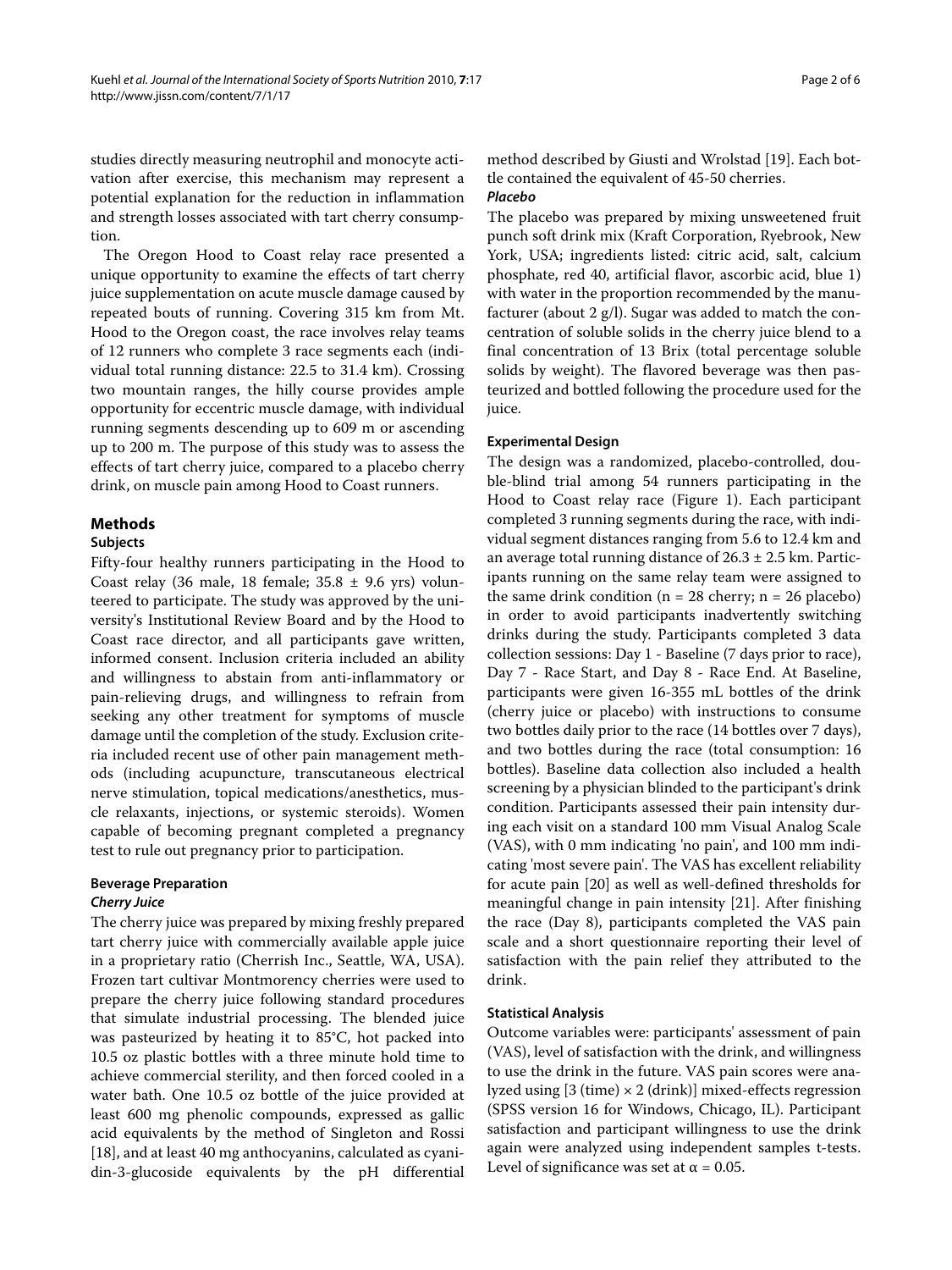<span id="page-2-0"></span>

## **Results**

## **Baseline Participant Demographics**

Of the 54 participants enrolled, 28 were assigned cherry juice and 26 were assigned the placebo drink (Table 1). A total of 3 participants (2 cherry, 1 placebo) withdrew prior to competing the study (1 was lost to follow-up; 1 reported that the drink caused GI distress; 1 took NSAIDs during study period). Despite the fact that participants were randomized into treatment groups, the cherry group reported significantly higher pain scores than the placebo group on Day 1 ( $F(1,49) = 8.00$ ;  $p < 0.01$ ).

## **Pain (VAS) at Race Start and Race End**

Mixed-effects regression revealed significant main effects of drink  $(F(1,49) = 11.50; p < 0.01)$ , time  $(F(1,49) = 85.51,$ p < 0.001) as well as an interaction between drink and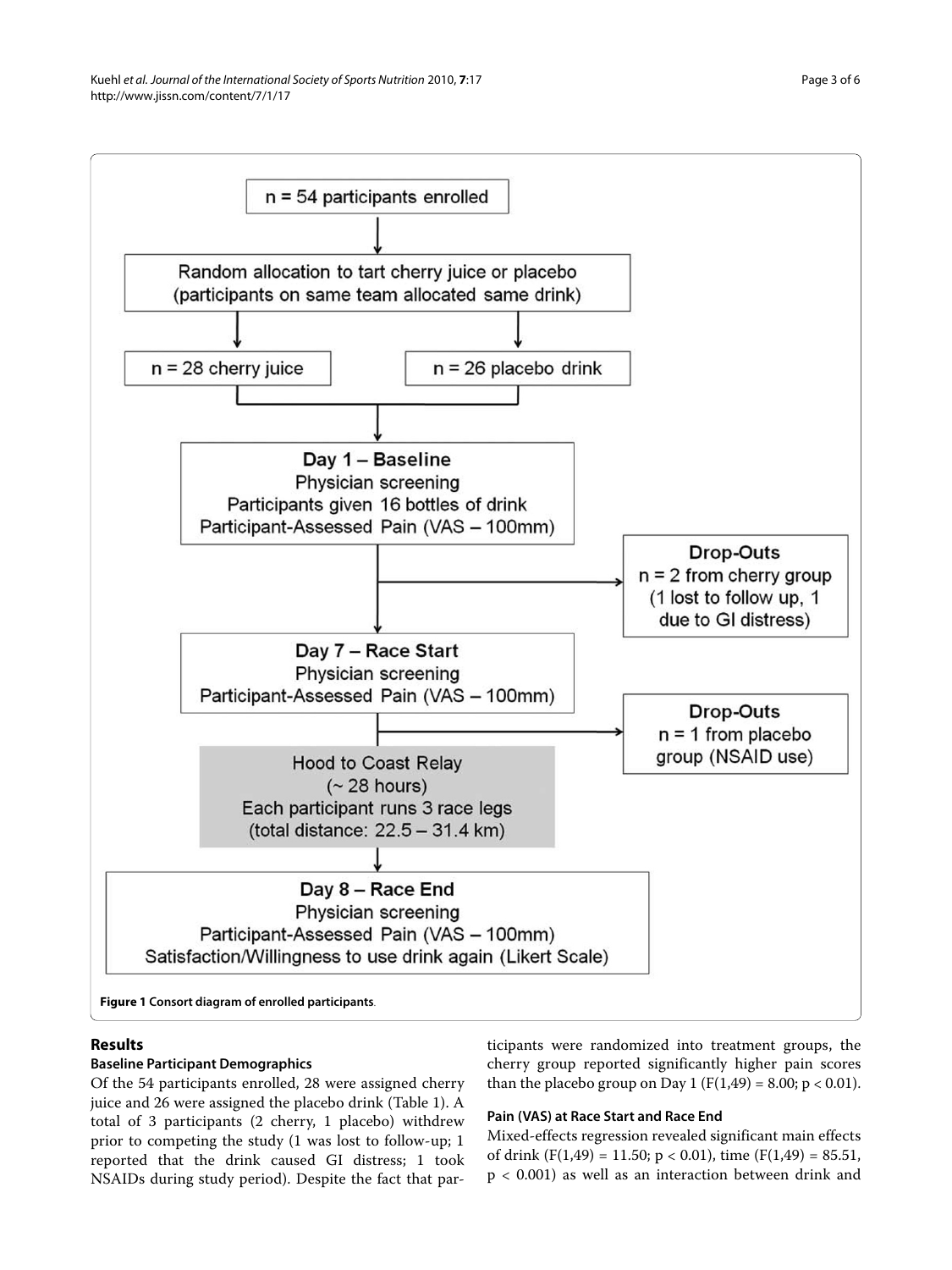|                    | Placebo        | Cherry          |
|--------------------|----------------|-----------------|
| N                  | 25             | 26              |
| Age                | $32.2 \pm 9.8$ | $38.2 \pm 8.5$  |
| Male/Female        | 15/10          | 19/7            |
| Baseline VAS (mm)* | $6.1 \pm 7.9$  | $16.1 \pm 15.9$ |

### **Table 1: Participant baseline demographics**

\* Baseline VAS significantly different between groups (p < 0.01)

time ( $F(1,49) = 22.64$ ,  $p < 0.001$ ). At Race Start, there were no differences in mean VAS score between the cherry and placebo groups ( $p = 0.38$ ). After completing the race, participants in both groups reported more pain; however, the increase in pain was significantly smaller in the cherry juice group compared with the placebo group ( $p < 0.001$ ) (Table 2).

#### **Participant Satisfaction**

Participants in the cherry juice group reported higher willingness to use the drink again ( $p < 0.001$ ), higher overall satisfaction with the drink ( $p < 0.001$ ), and higher satisfaction in the pain reduction they attributed to the drink (p < 0.001) (Table 3).

## **Discussion**

It is well-documented that running for distances in excess of typical training distances causes acute muscle injury, and that eccentric muscle actions, such as downhill running, exacerbate injury and soreness [\[22](#page-5-9)]. The Hood to Coast relay requires participants to run three separate race segments over an approximately 24 hour period, including segments that ascend or descend steep terrain. It is expected, therefore, that Hood to Coast runners will experience inflammation and pain during the strenuous race. In our study, runners in both groups reported more pain upon completion of the race. However, participants who drank the tart cherry juice twice daily for one week prior to and the day of the race reported a significantly smaller increase in pain after the race (mean post-race increase of 12 mm in the cherry juice group, compared with a 37 mm increase in the placebo group). The relative post-race reduction in pain in the cherry group (25 mm lower VAS than placebo) suggests that tart cherry juice

provided a protective benefit against the acute muscle pain caused by distance running.

Pain associated with acute muscle injury is most likely due to oxidative tissue damage which leads to an inflammatory response, causing further production of free radicals and augmenting secondary muscle soreness [[23](#page-5-10)[-25](#page-5-11)]. Because of that pathogenesis, nutritional antioxidants have been proposed as a means of mitigating muscle soreness and strength loss caused by damaging exercise [[15\]](#page-5-2). Tart cherries contain flavinoids and anthocyanins, with high antioxidant and anti-inflammatory properties [[13,](#page-5-0)[14\]](#page-5-1). Consumption of about 45 cherries a day has been shown to reduce circulating inflammatory markers in healthy men and women [\[16](#page-5-3)]. Moreover, Kelley et al. reported that serum inflammatory markers including Creactive protein (CRP) decreased by 25% after 28 days of consuming Bing sweet cherries [[26\]](#page-5-12). Additionally, when studied in healthy young adults, consumption of cherry juice equivalent to 100-120 cherries daily reduced strength loss and pain associated with exercise-induced delayed-onset muscle soreness (DOMS) [\[15](#page-5-2)]. In our study, participants consumed two 355 mL bottles of tart cherry juice daily, (~90 to 100 cherries) for just seven days prior to and on the day of the race. The attenuated pain in the cherry juice group suggests that even short term  $(\sim]$ week) supplementation with tart cherry juice is effective at reducing the acute pain caused by repeated bouts of distance running. Our results are similar to those reported by Howatson et al. [\[27\]](#page-5-13), in which runners who consumed tart cherry juice for 5 days prior to and 48 hours after a marathon showed faster recovery of muscle strength as well as reduced inflammation.

Due to methodological limitations, our results should be interpreted with caution. One limitation to the study

|  |  |  |  | Table 2: Mean pain scores (VAS) at 3 time points (baseline, race start, race end) |
|--|--|--|--|-----------------------------------------------------------------------------------|
|--|--|--|--|-----------------------------------------------------------------------------------|

|         | Day 1 (Baseline) | Day 7 (Race Start) | Day 8 (Race End)   |
|---------|------------------|--------------------|--------------------|
| Placebo | $6.1 \pm 7.9$    | $8.0 \pm 9.6$      | $45.3 \pm 20.5$    |
| Cherry  | $16.1 \pm 15.9*$ | $10.6 \pm 11.8$    | $22.6 \pm 12.6$ ** |
|         |                  |                    |                    |

Between groups: \* p < 0.05; \*\* p < 0.001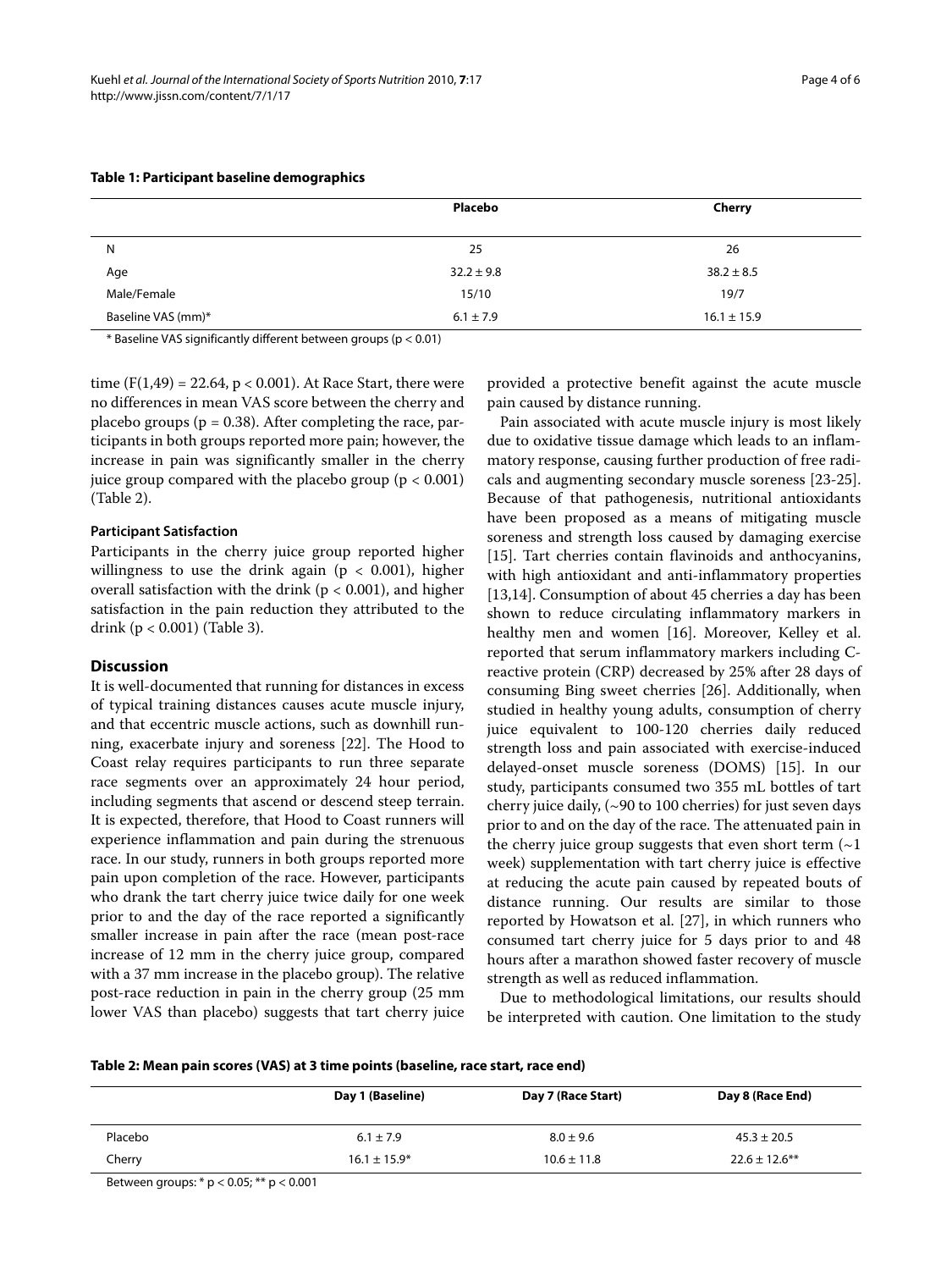#### **Table 3: Participant satisfaction with drink**

| <b>Measure</b>                                                                                      |         | <b>Mean Score</b> | p       |
|-----------------------------------------------------------------------------------------------------|---------|-------------------|---------|
| Willingness to use drink in<br>future (1 = very unwilling; $10 =$<br>very willing)                  | Placebo | $5.0 \pm 2.5$     | < 0.001 |
|                                                                                                     | Cherry  | $8.3 \pm 1.3$     |         |
| Drink Satisfaction - Pain Relief<br>$(1 = \text{very satisfied}; 5 = \text{very})$<br>dissatisfied) | Placebo | $3.6 \pm 0.9$     | < 0.001 |
|                                                                                                     | Cherry  | $2.2 \pm 0.6$     |         |
| Drink Satisfaction - Overall (1 =<br>very satisfied; $5 = \text{very}$<br>dissatisfied)             | Placebo | $3.3 \pm 0.8$     | < 0.001 |
|                                                                                                     | Cherry  | $2.1 \pm 0.5$     |         |

was the subjective of assessment of pain by participants. However, the VAS is commonly used to determine acute levels of pain and has consistent and well-defined clinically meaningful thresholds [[21](#page-5-8),[28](#page-5-14)]. A second limitation is the possibility of cross contamination of the intervention and placebo drinks, as participants may have potentially switched drinks to compare flavor and effects. This limitation was addressed by assigning participants on the same relay team to the same beverage condition.

#### **Conclusions**

In conclusion, tart cherries have high levels of antioxidant and anti-inflammatory compounds, and are promoted in lay publications as beneficial for those with arthritis, muscle pain, and fibromyalgia. The nutraceutical industry is experiencing exponential growth and defining for whom these products might be beneficial is an important task. The present study suggests that the administration of tart cherry juice for eight days reduced symptoms of exercise-induced muscle pain among runners participating in a vigorous endurance event. Further research is needed to examine serum biomarkers and the potential explanation for the reduction in pain and inflammation associated with tart cherry consumption.

#### **Competing interests**

The authors declare that they have no competing interests.

#### **Authors' contributions**

KK, DE, and JC conceived of the study, participated in its design and coordination and helped to draft the manuscript. EP carried out the analysis and interpretation of the data, and drafted the manuscript. All authors read and approved the final manuscript.

#### **Acknowledgements**

No external funding was provided for this study. Cherrish Corporation (Seattle, WA) provided the cherry juice used in this study.

#### **Author Details**

1Department of Medicine, Oregon Health & Science University, Portland, OR, USA, 97239 and 2Department of Orthopedics, Oregon Health & Science University, Portland, OR, USA, 97239

#### Received: 5 April 2010 Accepted: 7 May 2010 Published: 7 May 2010

#### **References**

- <span id="page-4-0"></span>1. Papassotiriou I, Alexiou VG, Tsironi M, Skenderi K, Spanos A, Falagas ME: Severe aseptic inflammation caused by long distance running (246 km) does not increase procalcitonin**.** Eur J Clin Invest 2008, 38:276-279.
- <span id="page-4-1"></span>2. Millet GY, Lepers R: Alterations of neuromuscular function after prolonged running, cycling and skiing exercises**.** Sports Med 2004, 34:105-116.
- <span id="page-4-2"></span>3. Kobayashi Y, Takeuchi T, Hosoi T, Yoshizaki H, Loeppky JA: Effect of a marathon run on serum lipoproteins, creatine kinase, and lactate dehydrogenase in recreational runners**.** Res Q Exerc Sport 2005, 76:450-455.
- <span id="page-4-3"></span>4. Cleak MJ, Eston RG: Muscle soreness, swelling, stiffness and strength loss after intense eccentric exercise**.** Br J Sports Med 1992, 26:267-272.
- 5. Newham DJ, Jones DA, Ghosh G, Aurora P: Muscle fatigue and pain after eccentric contractions at long and short length**.** Clin Sci (Lond) 1988, 74:553-557.
- 6. Newham DJ, Mills KR, Quigley BM, Edwards RH: Pain and fatigue after concentric and eccentric muscle contractions**[.](http://www.ncbi.nlm.nih.gov/entrez/query.fcgi?cmd=Retrieve&db=PubMed&dopt=Abstract&list_uids=6822050)** Clin Sci (Lond) 1983, 64:55-62.
- 7. Clarkson PM, Byrnes WC, Gillisson E, Harper E: Adaptation to exerciseinduced muscle damage**.** Clin Sci (Lond) 1987, 73:383-386.
- 8. McHugh MP, Pasiakos S: The role of exercising muscle length in the protective adaptation to a single bout of eccentric exercise**.** Eur J Appl Physiol 2004, 93:286-293.
- <span id="page-4-4"></span>9. Tourville TW, Connolly DA, Reed BV: Effects of sensory-level high-volt pulsed electrical current ondelayed-onset muscle soreness**.** J Sports Sci 2006, 24:941-949.
- <span id="page-4-5"></span>10. Pizza FX, McLoughlin TJ, McGregor SJ, Calomeni EP, Gunning WT: Neutrophils injure cultured skeletal myotubes**.** Am J Physiol Cell Physiol 2001, 281:C335-41.
- <span id="page-4-6"></span>11. Gorski T, Cadore EL, Pinto SS, da Silva EM, Correa CS, Beltrami FG, Kruel LF: Use of nonsteroidal anti-inflammatory drugs (NSAIDs) in triathletes: Prevalence, level of awareness, and reasons for use**.** Br J Sports Med 2009. doi:10.1136/bjsm.2009.062166.
- <span id="page-4-7"></span>12. Howatson G, van Someren KA: The prevention and treatment of exercise-induced muscle damage**.** Sports Med 2008, 38:483-503.